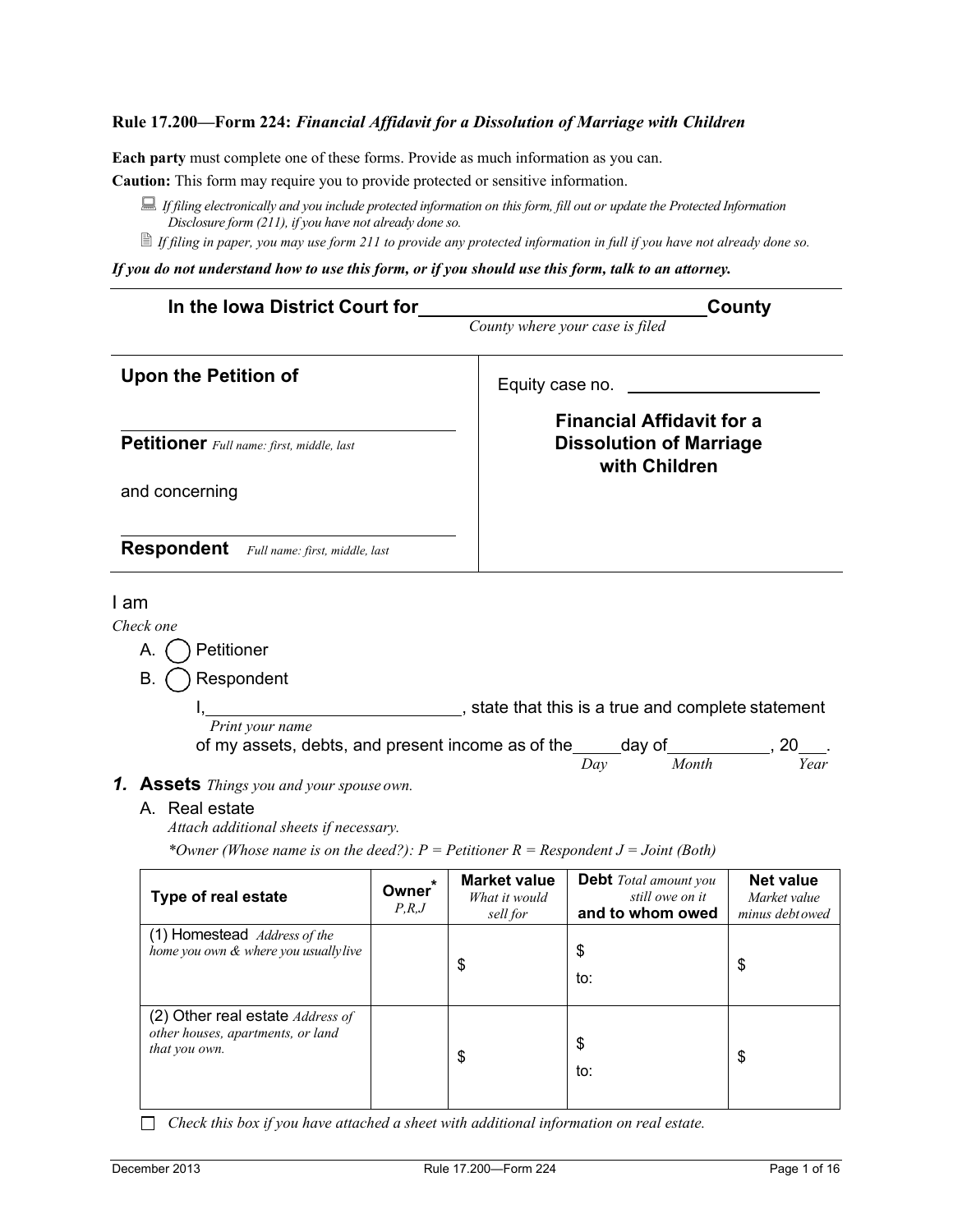### B. Vehicles

*Includes cars, trucks, motorcycles, and other motorized vehicles.*

*\*Owner (Whose name is on the car or vehicle title?): P = Petitioner R = Respondent J = Joint (Both)*

| <b>Vehicles</b><br>Make (e.g. Ford)<br>Year | Owner*<br>P,R,J | <b>Market value</b><br>What it would<br>sell for | <b>Debt</b> Total amount you<br>still owe on it<br>and to whom owed | <b>Net Value</b><br>Market value<br>minus debt owed |
|---------------------------------------------|-----------------|--------------------------------------------------|---------------------------------------------------------------------|-----------------------------------------------------|
| (1)                                         |                 | \$                                               | \$                                                                  | \$                                                  |
|                                             |                 |                                                  | to:                                                                 |                                                     |
| (2)                                         |                 | \$                                               | \$                                                                  | \$                                                  |
|                                             |                 |                                                  | to:                                                                 |                                                     |
| (3)                                         |                 | \$                                               | \$                                                                  | \$                                                  |
|                                             |                 |                                                  | to:                                                                 |                                                     |

*Check this box if you have attached a sheet with additional information on vehicles.*

### C. Securities, stocks, & bonds

*\*Owner (Whose name is on the securities, stocks, or bonds?): P = Petitioner R = Respondent J = Joint (Both)*

| Securities, stocks, & bonds<br>Company name | Owner*<br>P,R,J | <b>Market value</b><br>What it would<br>sell for | <b>Debt</b> Total amount you<br>still owe on it<br>and to whom owed | <b>Net value</b><br>Market value<br>minus debt owed |
|---------------------------------------------|-----------------|--------------------------------------------------|---------------------------------------------------------------------|-----------------------------------------------------|
| (1)                                         |                 | \$                                               | \$                                                                  | \$                                                  |
|                                             |                 |                                                  | to:                                                                 |                                                     |
| (2)                                         |                 | \$                                               | \$                                                                  | \$                                                  |
|                                             |                 |                                                  | to:                                                                 |                                                     |
|                                             |                 | \$                                               | \$                                                                  | \$                                                  |
| (3)                                         |                 |                                                  | to:                                                                 |                                                     |

*Check this box if you have attached a sheet with additional information on securities, stocks, and bonds.*

# D. Life insurance

*\*Owner (Whose name is on the policy?): P = Petitioner R = Respondent J = Joint (Both)*

| Life insurance<br>Company name | Owner*<br>P,R,J | <b>Cash value</b><br>Not death benefit | Loan from<br>cash value<br>Total amount still owed<br>on loan | <b>Net value</b><br>Cash value<br>minus loan<br>owed |
|--------------------------------|-----------------|----------------------------------------|---------------------------------------------------------------|------------------------------------------------------|
| (1)                            |                 | \$                                     | \$                                                            | \$                                                   |
| (2)                            |                 | \$                                     | \$                                                            | \$                                                   |
| (3)                            |                 | \$                                     | \$                                                            | \$                                                   |

*Check this box if you have attached a sheet with additional information on life insurance.*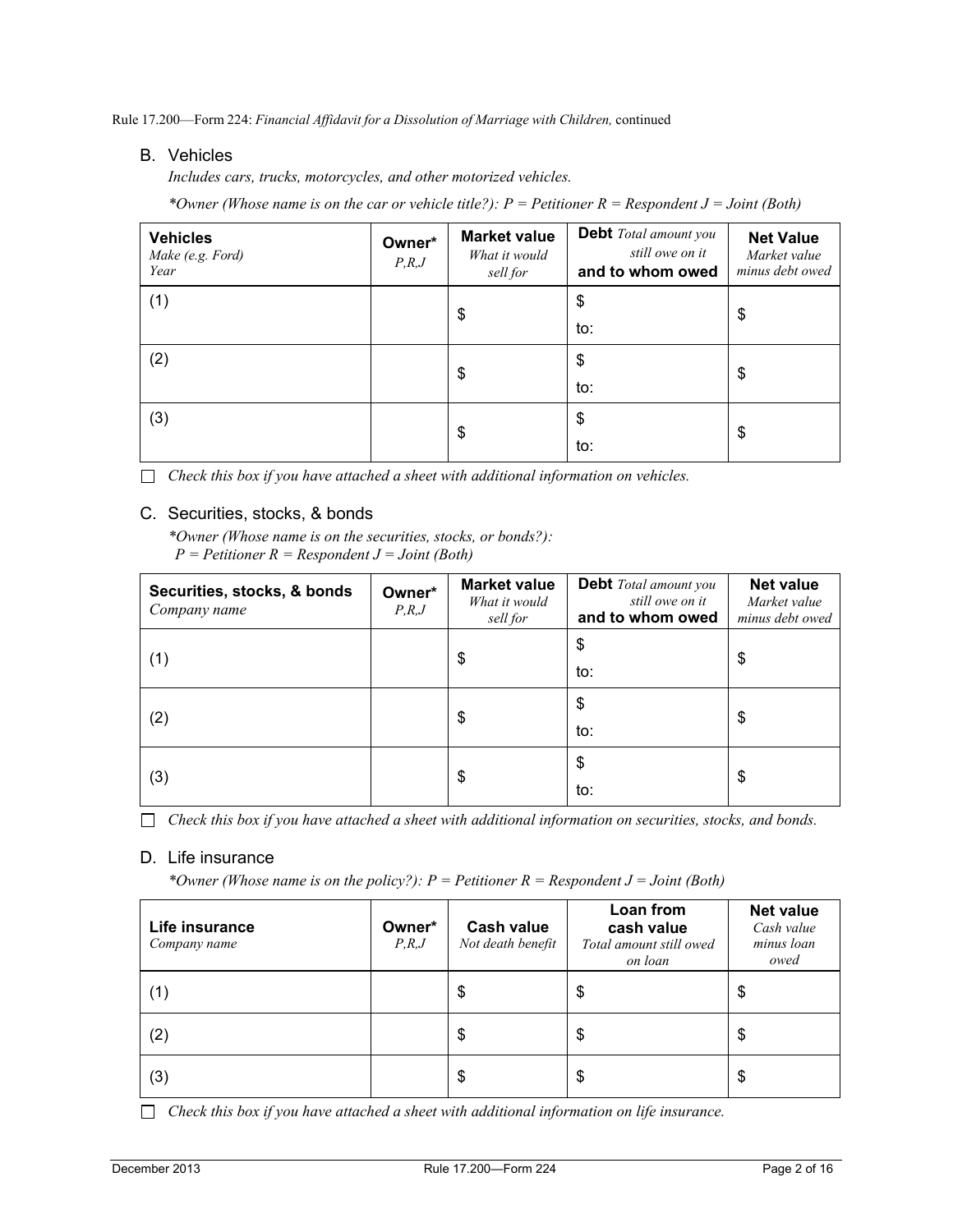# E. Bank accounts

*\*Owner (Whose name is on the checking or savings account?): P = Petitioner R = Respondent J = Joint (Both)*

| <b>Checking &amp; savings</b><br>accounts<br>Bank or Credit Union name<br>If you do not use bank accounts,<br>write "Cash" | Owner*<br>P,R,J | Cash value | Personal loans or<br>overdraft accounts<br>Total amount you still<br>owe on it | value<br>Net<br>Cash<br>value<br>loan<br>minus<br>overdraft owed |
|----------------------------------------------------------------------------------------------------------------------------|-----------------|------------|--------------------------------------------------------------------------------|------------------------------------------------------------------|
| (1)                                                                                                                        |                 | \$         | \$                                                                             | \$                                                               |
| (2)                                                                                                                        |                 | \$         | \$                                                                             | \$                                                               |
| (3)                                                                                                                        |                 | \$         | \$                                                                             | \$                                                               |

*Check this box if you have attached a sheet with additional information on checking and savings accounts.*

# F. Household contents

*\*Owner: P = Petitioner R = Respondent J = Joint (Both)*

| <b>Household contents</b><br>Describe | Owner*<br>P,R,J | <b>Market value</b><br>What it would<br>sell for | Debt Total amount you<br>still owe on it<br>and to whom owed | <b>Net value</b><br>Market value<br>minus debt owed |  |
|---------------------------------------|-----------------|--------------------------------------------------|--------------------------------------------------------------|-----------------------------------------------------|--|
| (1) Furniture                         |                 |                                                  | \$                                                           |                                                     |  |
| a.                                    |                 | \$                                               | to:                                                          | \$                                                  |  |
| b.                                    |                 | \$                                               | \$                                                           | \$                                                  |  |
|                                       |                 |                                                  | to:                                                          |                                                     |  |
| c.                                    |                 | \$                                               | \$                                                           | \$                                                  |  |
|                                       |                 |                                                  | to:                                                          |                                                     |  |
| d.                                    |                 | \$                                               | \$                                                           | \$                                                  |  |
|                                       |                 |                                                  | to:                                                          |                                                     |  |
| (2) Appliances / Electronics          |                 | \$                                               | \$                                                           | \$                                                  |  |
| a.                                    |                 |                                                  | to:                                                          |                                                     |  |
| b.                                    |                 | \$                                               | \$                                                           | \$                                                  |  |
|                                       |                 |                                                  | to:                                                          |                                                     |  |
| c.                                    |                 | \$                                               | \$                                                           | \$                                                  |  |
|                                       |                 |                                                  | to:                                                          |                                                     |  |
| d.                                    |                 | \$                                               | \$                                                           | \$                                                  |  |
|                                       |                 |                                                  | to:                                                          |                                                     |  |
| (3) Other contents                    |                 |                                                  | \$                                                           |                                                     |  |
| a.                                    |                 | \$                                               | to:                                                          | \$                                                  |  |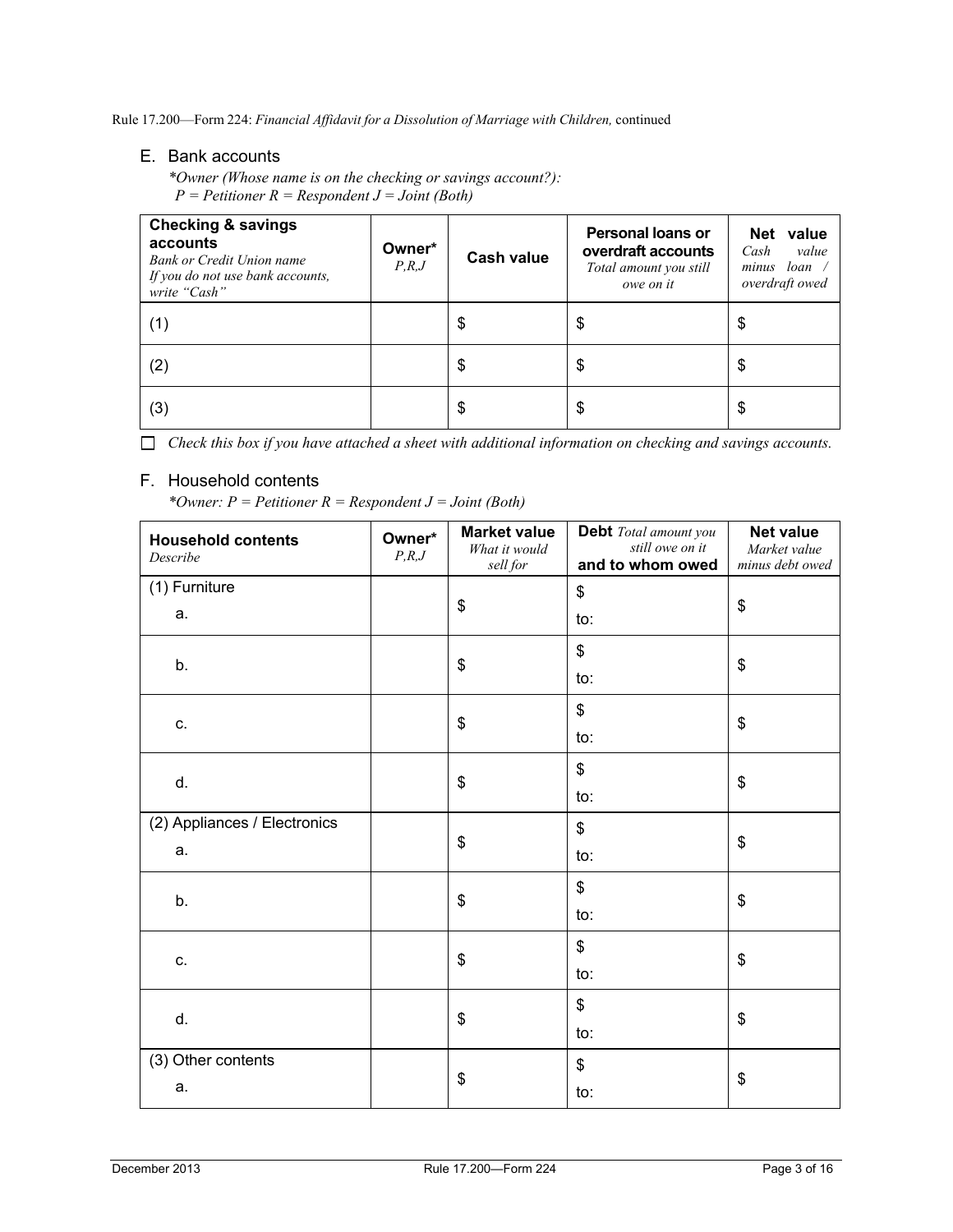| D. | æ<br> | ጦ<br>ง<br>to: | ന<br>۰D |
|----|-------|---------------|---------|
| c. | m     | ¢<br>D<br>to: | œ<br>۰D |

*Check this box if you have attached a sheet with additional information on household assets.*

# G. Retirement assets

*\*Owner (Whose name is on the retirement account?): P = Petitioner R = Respondent J = Joint (Both)*

| <b>Retirement assets</b><br>Examples: Pensions, IRAs, 401(k)s,<br>annuities, etc. | Owner*<br>P,R,J | <b>Market value</b><br>What it would<br>sell for | Loan from<br>retirement account<br>Total amount you still<br>owe on it<br>and to whom owed | <b>Net value</b><br>Market value<br>minus loan<br>owed |
|-----------------------------------------------------------------------------------|-----------------|--------------------------------------------------|--------------------------------------------------------------------------------------------|--------------------------------------------------------|
| (1)                                                                               |                 | \$                                               | \$<br>to:                                                                                  | \$                                                     |
| (2)                                                                               |                 | \$                                               | \$<br>to:                                                                                  | \$                                                     |
| (3)                                                                               |                 | \$                                               | \$<br>to:                                                                                  | \$                                                     |

*Check this box if you have attached a sheet with additional information on retirement assets.*

# H. Other assets

*Items not listed in the other boxes should be listed here. For example: jewelry, furs, guns, sporting goods, farm animals.*

*\*Owner: P = Petitioner R = Respondent J = Joint (Both)*

| <b>Other assets</b><br>Describe | Owner*<br>P,R,J | <b>Market value</b><br>What it would<br>sell for | <b>Debt</b> Total amount you<br>still owe on it<br>and to whom owed | <b>Net value</b><br>Market value<br>minus debt owed |  |
|---------------------------------|-----------------|--------------------------------------------------|---------------------------------------------------------------------|-----------------------------------------------------|--|
| (1)                             |                 | \$                                               | \$                                                                  | \$                                                  |  |
|                                 |                 |                                                  | to:                                                                 |                                                     |  |
| (2)                             |                 | \$                                               | $\frac{1}{2}$                                                       | \$                                                  |  |
|                                 |                 |                                                  | to:                                                                 |                                                     |  |
|                                 |                 | \$                                               | \$                                                                  | \$                                                  |  |
| (3)                             |                 |                                                  | to:                                                                 |                                                     |  |

*Check this box if you have attached a sheet with additional information on other assets.*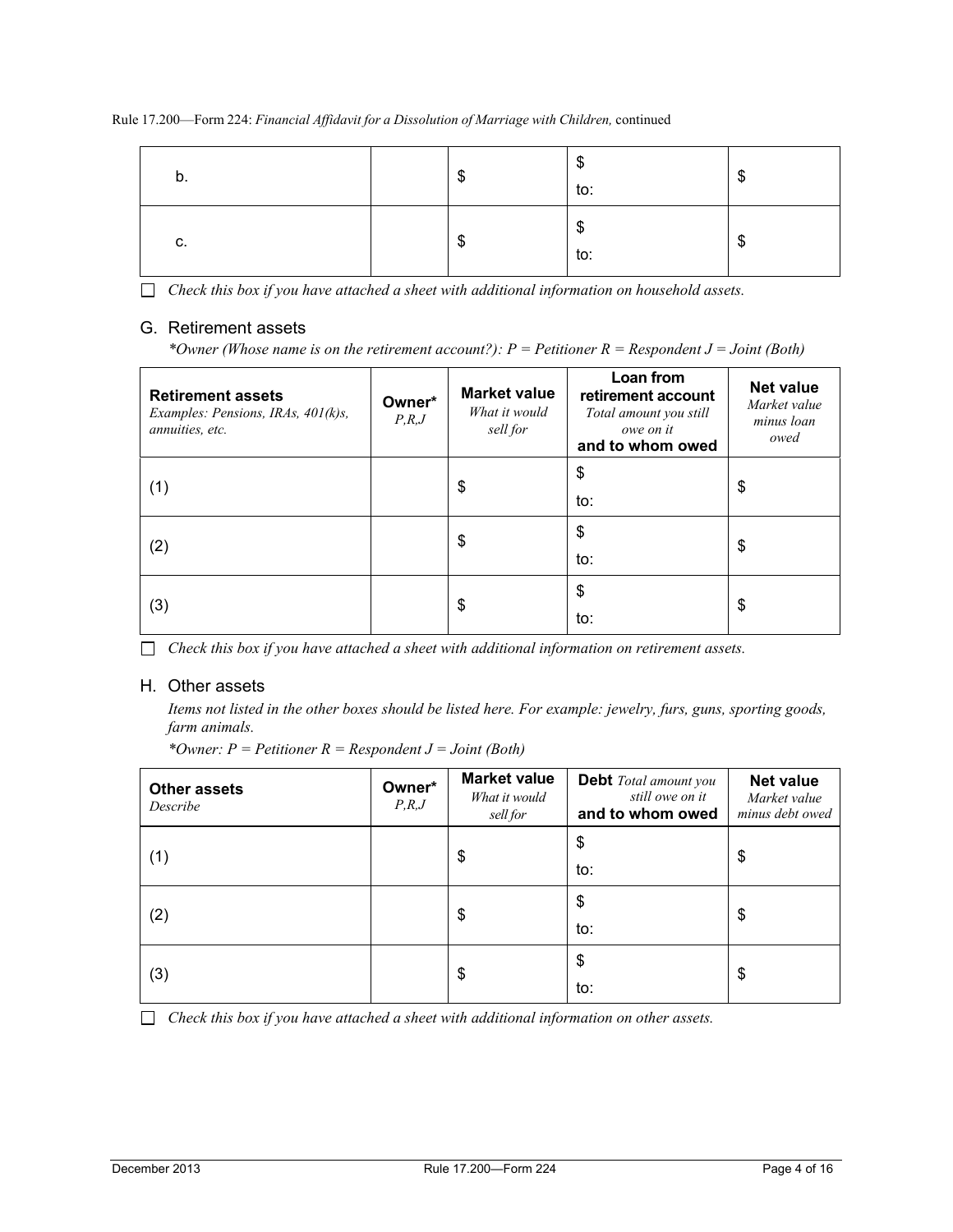#### I. Totals

| Total from attached sheets<br>(1) | Listed in 1A-H. | Œ |
|-----------------------------------|-----------------|---|
| (2) Total net value of assets     | Listed in 1A-H. | Œ |

# **2. Other Debts**

Debts may include things such as past due balances on utilities, money owed to a landlord for damages after moving, credit card debt, and loans from friends, family, or banks.

*Include as "Other Debts" money you or your spouse owe that you did not include in the "Debt" or "Loan" columns in 1A-H.*

| <b>Other debts</b><br>List only those not included as "debt" or "loans" under "Assets" in part 1.                                                                     | Whose<br>debt?*<br>P,R,J | <b>Amount</b><br>owed |
|-----------------------------------------------------------------------------------------------------------------------------------------------------------------------|--------------------------|-----------------------|
| А.                                                                                                                                                                    |                          | \$                    |
| <b>B.</b>                                                                                                                                                             |                          | \$                    |
| C.                                                                                                                                                                    |                          | \$                    |
| D.                                                                                                                                                                    |                          | \$                    |
| Ε.                                                                                                                                                                    |                          | \$                    |
| F.                                                                                                                                                                    |                          | \$                    |
| G.                                                                                                                                                                    |                          | \$                    |
| Η.                                                                                                                                                                    |                          | \$                    |
| Τ.                                                                                                                                                                    |                          | \$                    |
| J.                                                                                                                                                                    |                          | \$                    |
| K.                                                                                                                                                                    |                          | \$                    |
| L.                                                                                                                                                                    |                          | \$                    |
| M.                                                                                                                                                                    |                          | \$                    |
| N.                                                                                                                                                                    |                          | \$                    |
| Totals from attached sheets, if any<br>O.<br>Check this box if you have attached a sheet with additional information on other<br>$\Box$<br>debts and enter the total. |                          | \$                    |
| <b>Total other debts</b><br>Including amounts shown on attached sheets, if any.                                                                                       |                          | \$                    |

*\*Whose debt is it? P = Petitioner R = Respondent J = Joint (Both)*

*Continued on next page*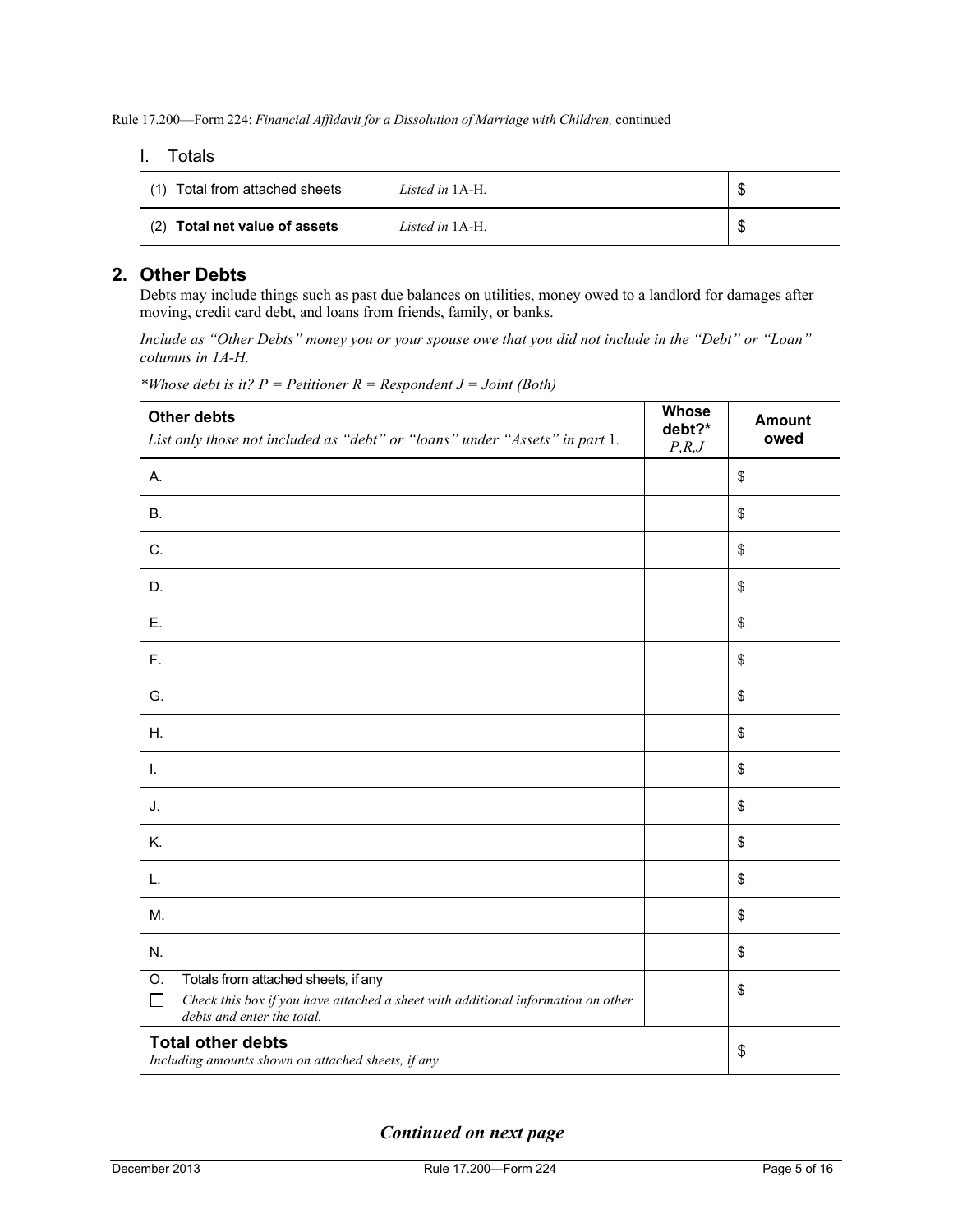# **3. Income and Deductions**

*The deductions listed in section 3 are the deductions allowed by the Iowa Child Support Guidelines and are subtracted when determining net income.*

### A. Petitioner

*(1)* Income and Deductions *If you are Respondent, give your best estimate for each amount. \*How often is income paid or deduction taken?*

 $W = \text{Weakly } B = \text{Bi-weekly (every other week)}$  *M* = *Monthly T* = *Two times a month* 

| <b>Current income and deductions</b>                                                                                                                                                        |                                          | <b>Income</b>                                   | <b>Deductions</b>                      |                                      |
|---------------------------------------------------------------------------------------------------------------------------------------------------------------------------------------------|------------------------------------------|-------------------------------------------------|----------------------------------------|--------------------------------------|
| for Petitioner<br>Sources of income and deductions, not including Social<br>Security benefits                                                                                               | <b>How often</b><br>paid?*<br>W, B, M, T | <b>Gross amount</b><br><b>Before</b> deductions | <b>How often</b><br>taken?*<br>W,B,M,T | Amount of<br>deduction               |
| a. Wages from employer                                                                                                                                                                      |                                          |                                                 |                                        |                                      |
| Employer name:                                                                                                                                                                              |                                          | \$                                              |                                        | \$                                   |
| Job title:                                                                                                                                                                                  |                                          |                                                 |                                        |                                      |
| b. Wages from employer                                                                                                                                                                      |                                          |                                                 |                                        |                                      |
| Employer name:                                                                                                                                                                              |                                          | \$                                              |                                        | \$                                   |
| Job title:                                                                                                                                                                                  |                                          |                                                 |                                        |                                      |
| Unemployment assistance<br>C.                                                                                                                                                               |                                          | \$                                              |                                        | \$                                   |
| d. Workers' compensation                                                                                                                                                                    |                                          | \$                                              |                                        | \$                                   |
| e. Pension / Retirement                                                                                                                                                                     |                                          | \$                                              |                                        | \$                                   |
| f.<br>Veteran's benefits                                                                                                                                                                    |                                          | \$                                              |                                        | \$                                   |
| g. Other Identify:                                                                                                                                                                          |                                          | \$                                              |                                        | \$                                   |
| Other Identify:<br>h.                                                                                                                                                                       |                                          | \$                                              |                                        | \$                                   |
| i.<br>Other Identify:                                                                                                                                                                       |                                          | \$                                              |                                        | \$                                   |
| j.<br>Mandatory pension contribution<br>List required contribution only (e.g. IPERS, TIAA/CREF).<br>Contributions above the required amount are optional and not<br>allowed as a deduction. |                                          |                                                 |                                        | \$                                   |
| k. Union Dues                                                                                                                                                                               |                                          |                                                 |                                        | \$                                   |
| **I. Prior court-ordered child support<br>Paid to:                                                                                                                                          |                                          |                                                 |                                        | \$                                   |
| ** m Prior court-ordered medical support<br>Paid to:                                                                                                                                        |                                          |                                                 |                                        | \$                                   |
| **n. Prior court-ordered spousal support (alimony)<br>Paid to:                                                                                                                              |                                          |                                                 |                                        | \$                                   |
| o. Totals from attached sheets, if any<br>$\Box$<br>Check this box if you have attached a sheet with<br>additional information on Petitioner's income and<br>deductions.                    |                                          | \$                                              |                                        | \$                                   |
| <b>Totals</b><br>Current income and deductions for Petitioner                                                                                                                               |                                          | \$0.00<br><b>Income</b> total                   |                                        | \$0.00<br><b>Deductions</b><br>total |

*\*\*Under "Amount of deduction," list the amount of child support or spousal support actually paid under a prior court order (an order filed before this action). If child support payments were not made through the Child Support Recovery Unit, attach proof of payments for the past 12 months.*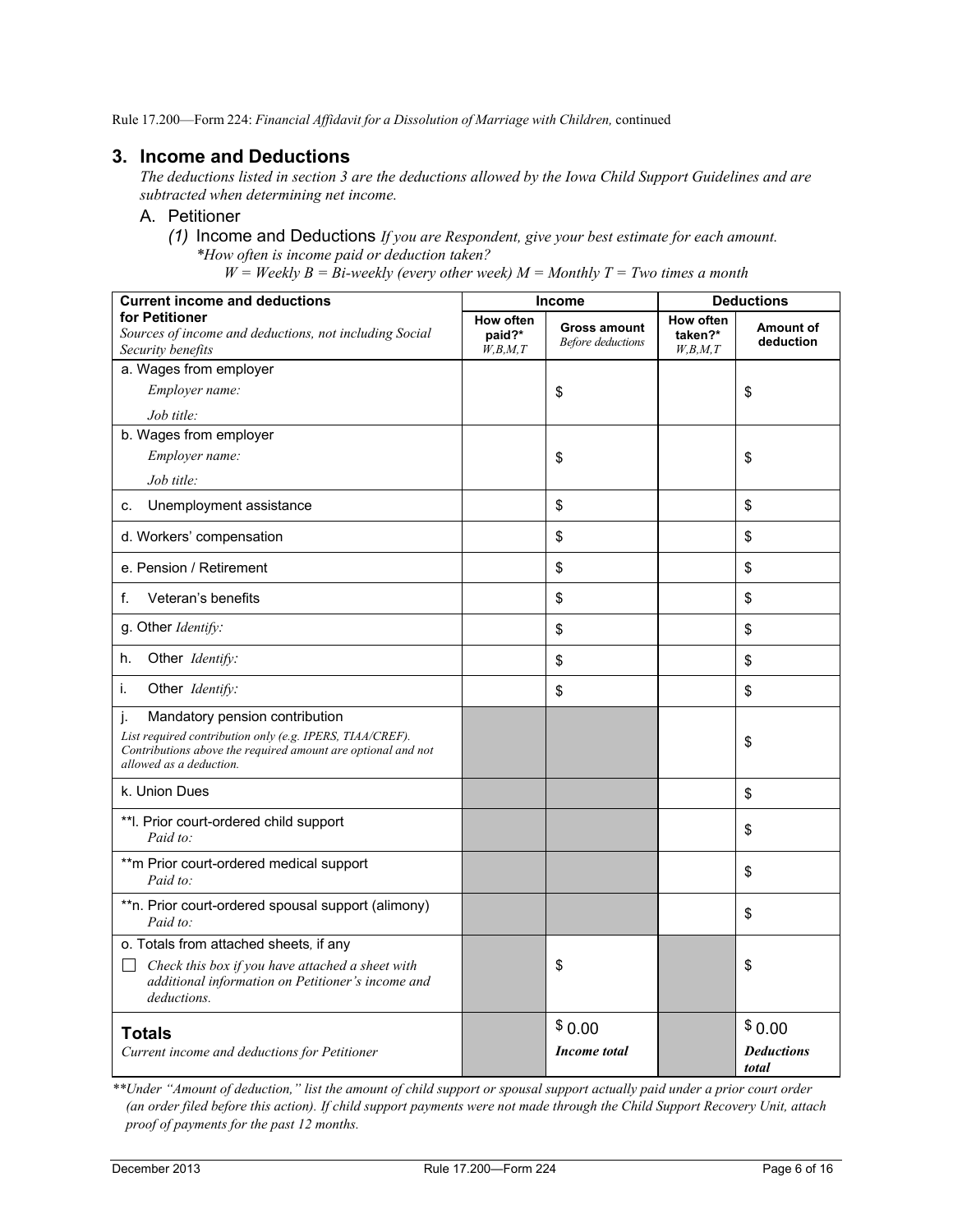*(2)* Petitioner's other children with no court-orderd support, if any: *If you are Respondent, provide as much information as you can.*

*List the initials and birth year of each child for whom Petitioner is the legal parent. Do not include any children involved in this case.*

| First, middle, & last<br>initials of each child | <b>Birth year</b> | First, middle, & last<br>initials of each child | <b>Birth year</b> |
|-------------------------------------------------|-------------------|-------------------------------------------------|-------------------|
|                                                 |                   | iv.                                             |                   |
| ii.                                             |                   | v.                                              |                   |
| iii.                                            |                   | vi.                                             |                   |

*Check this box if you have attached a sheet listing additional children for whom Petitioner is the legal parent.*

(3) Petitioner's actual child care expenses due to employment, if any:

For custodial parent only. If you are not the custodial parent, skip to (4).

| \$     |           |  |
|--------|-----------|--|
| Amount | Frequency |  |

- (4) Petitioner's income from Social Security benefits, if any:
	- a. Supplemental Security Income (SSI), if any:
		- i. Supplemental Security Income (SSI) paid to Petitioner for disability:  $\frac{1}{2}$  per month
		- ii. Supplemental Security Income (SSI) paid to children for their disability:  $\frac{1}{2}$  per month
		- iii. List the children in Petitioner's home who receive SSI benefits *Use initials only*:

| First, middle, & last<br>initials of each child | <b>Birth year</b> | First, middle, & last<br>initials of each child | <b>Birth year</b> |
|-------------------------------------------------|-------------------|-------------------------------------------------|-------------------|
| (a,                                             |                   | (d)                                             |                   |
| (b)                                             |                   | (e)                                             |                   |
| (c)                                             |                   | (f)                                             |                   |

*Check this box if you have attached a sheet listing additional children who receive Supplemental Security Income (SSI).*

b. Social Security Disability (SSD) or Social Security Retirement (SSR), if any:

|      | Benefit paid for Petitioner                                                         |          | per month |
|------|-------------------------------------------------------------------------------------|----------|-----------|
| ii.  | Benefit paid for each child in Petitioner's home                                    | \$.      | per month |
| iii. | Number of children receiving benefits                                               | children |           |
|      | c. Social Security Disability (SSD), if any:                                        |          |           |
|      | Paid to children for their disability:                                              |          | per month |
| ш    | List the children in Petitioner's home who receive SSD benefits $Use initial only:$ |          |           |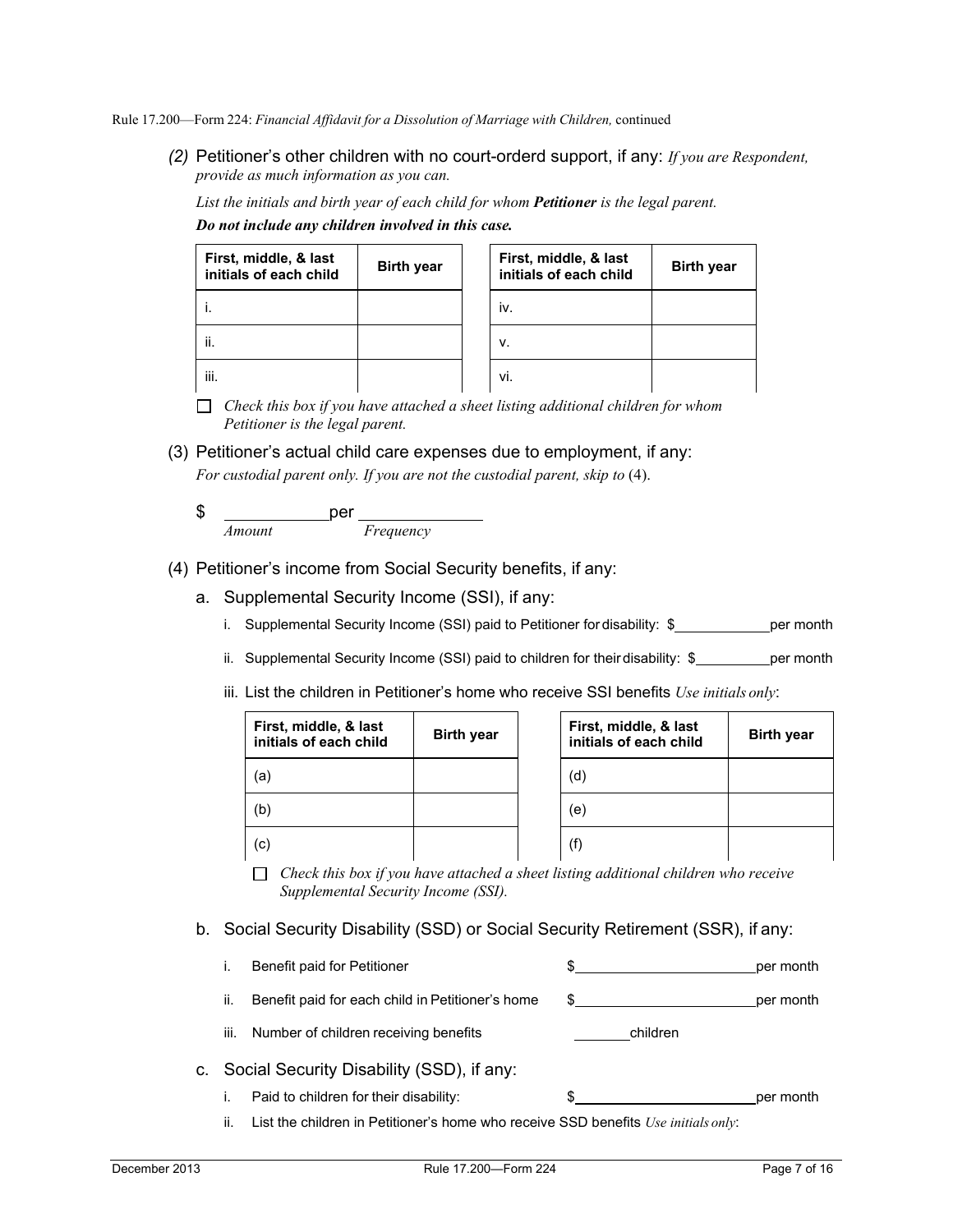Rule 17.200—Form 224: *Financial Affidavit for a Dissolution of Marriage with Children,* continued

| First, middle, & last<br>initials of each child | <b>Birth year</b> |
|-------------------------------------------------|-------------------|
| (a)                                             |                   |
| (b)                                             |                   |
| (c)                                             |                   |

| First, middle, & last<br>initials of each child | <b>Birth year</b> |
|-------------------------------------------------|-------------------|
| (d                                              |                   |
| (e)                                             |                   |
|                                                 |                   |

*Check this box if you have attached a sheet listing additional children who receive Social Security Disability (SSD).*

# B. Respondent

*(1)* Income and Deductions *If you are Petitioner, give your best estimate for each amount.*

*\*How often is income paid or deduction taken?*

 $W = \text{Weakly } B = B$ *i*-weekly (every other week)  $M = \text{Monthly } T = \text{Two times a month}$ 

| <b>Current income and deductions</b>                                                                                                                             |                                       | Income                                          | <b>Deductions</b>               |                        |
|------------------------------------------------------------------------------------------------------------------------------------------------------------------|---------------------------------------|-------------------------------------------------|---------------------------------|------------------------|
| for Respondent<br>Sources of income and deductions, not including Social<br>Security benefits                                                                    | <b>How often</b><br>paid?*<br>W,B,M,T | <b>Gross amount</b><br><b>Before</b> deductions | How often<br>taken?*<br>W,B,M,T | Amount of<br>deduction |
| a. Wages from employer                                                                                                                                           |                                       |                                                 |                                 |                        |
| Employer name:                                                                                                                                                   |                                       | \$                                              |                                 | \$                     |
| Job title:                                                                                                                                                       |                                       |                                                 |                                 |                        |
| b. Wages from employer                                                                                                                                           |                                       |                                                 |                                 |                        |
| Employer name:                                                                                                                                                   |                                       | \$                                              |                                 | \$                     |
| Job title:                                                                                                                                                       |                                       |                                                 |                                 |                        |
| Unemployment assistance<br>C.                                                                                                                                    |                                       | \$                                              |                                 | \$                     |
| d. Workers' compensation                                                                                                                                         |                                       | \$                                              |                                 | \$                     |
| e. Pension / Retirement                                                                                                                                          |                                       | \$                                              |                                 | \$                     |
| Veteran's benefits<br>f.                                                                                                                                         |                                       | \$                                              |                                 | \$                     |
| g. Other Identify:                                                                                                                                               |                                       | \$                                              |                                 | \$                     |
| Other Identify:<br>h.                                                                                                                                            |                                       | \$                                              |                                 | \$                     |
| i.<br>Other Identify:                                                                                                                                            |                                       | \$                                              |                                 | \$                     |
| j.<br>Mandatory pension contribution<br>List required contribution only (e.g. IPERS, TIAA/CREF).<br>Contributions above the required amount are optional and not |                                       |                                                 |                                 | \$                     |
| allowed as a deduction.                                                                                                                                          |                                       |                                                 |                                 |                        |
| k. Union Dues                                                                                                                                                    |                                       |                                                 |                                 | \$                     |
| **I. Prior court-ordered child support<br>Paid to:                                                                                                               |                                       |                                                 |                                 | \$                     |
| **m.Prior court-ordered medical support<br>Paid to:                                                                                                              |                                       |                                                 |                                 | \$                     |
| **n. Prior court-ordered spousal support (alimony)<br>Paid to:                                                                                                   |                                       |                                                 |                                 | \$                     |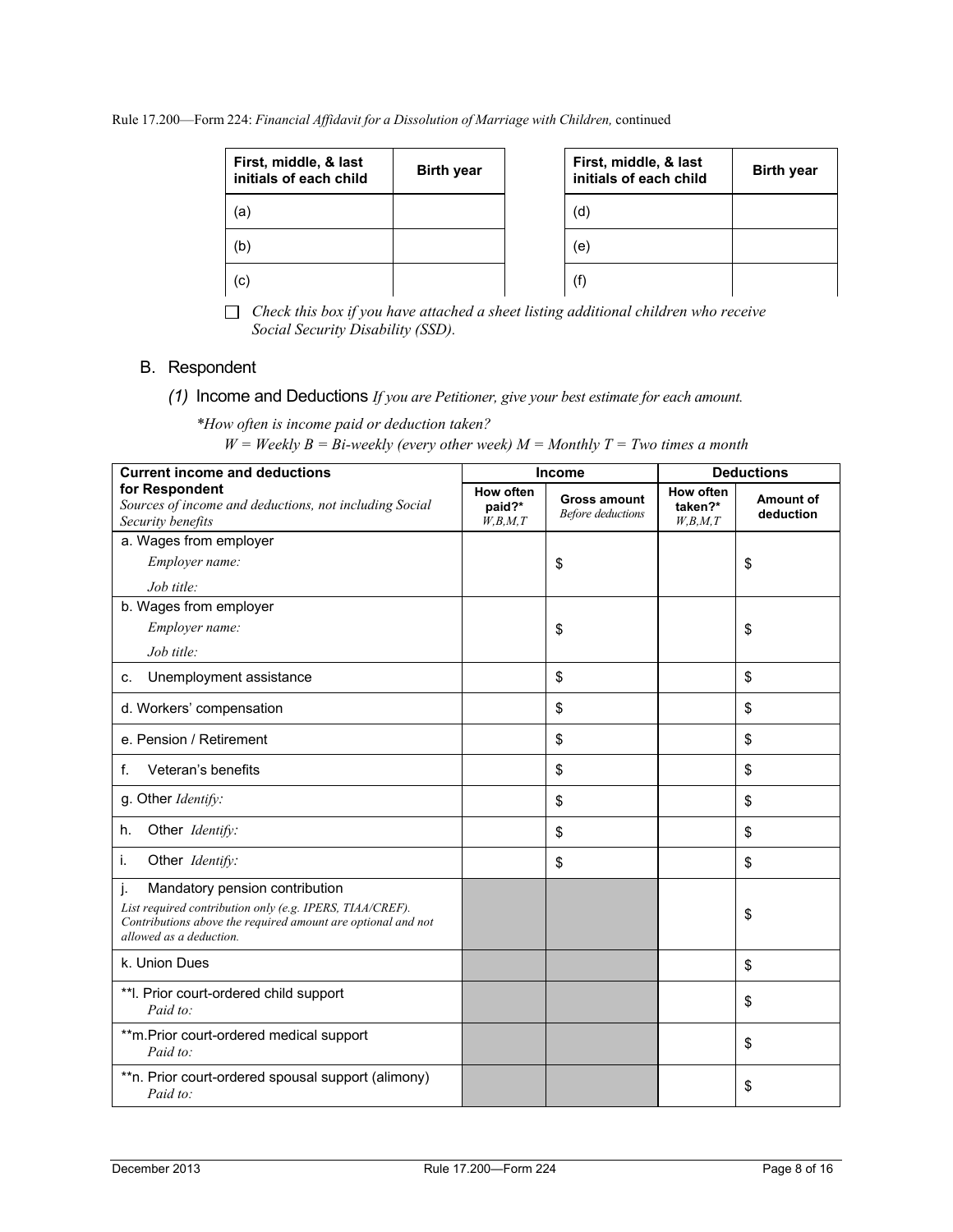| o. Totals from attached sheets, if any<br>Check this box if you have attached a sheet with<br>additional information on Respondent's income and<br>deductions. | Œ                      | S                                    |
|----------------------------------------------------------------------------------------------------------------------------------------------------------------|------------------------|--------------------------------------|
| <b>Totals</b><br>Current income and deductions for Respondent                                                                                                  | \$0.00<br>Income total | \$0.00<br><b>Deductions</b><br>total |

*\*\*Under "Amount of deduction," list the amount of child support or spousal support actually paid under a prior court order (an order filed before this action). If child support payments were not made through the Child Support Recovery Unit, attach proof of payments for the past 12 months.*

*(2)* Respondent's other children with no court-orderd support, if any: *If you are Petitioner, provide as much information as you can.*

*List the initials and birth year of each child for whom Respondent is the legal parent.*

| First, middle, & last<br>initials of each child | <b>Birth year</b> | First, middle, & last<br>initials of each child | <b>Birth year</b> |
|-------------------------------------------------|-------------------|-------------------------------------------------|-------------------|
|                                                 |                   | iv.                                             |                   |
| ji.                                             |                   | V.                                              |                   |
| iii.                                            |                   | Vİ.                                             |                   |

*Do not include any children involved in this case.*

*Check this box if you have attached a sheet listing additional children for whom Respondent is the legal parent.*

#### (3) Respondent's actual child care expenses due to employment, if any:

*For custodial parent only. If you are not the custodial parent, skip to (4).* 

\$ \_\_\_\_\_\_\_\_\_\_\_\_\_\_per *Amount Frequency*

# (4) Respondent's income from Social Security benefits, if any:

- a. Supplemental Security Income (SSI), if any:
	- i. Supplemental Security Income (SSI) paid to Respondent for disability: \$ per month
	- ii. Supplemental Security Income (SSI) paid to children for their disability:  $\oint$  per month
	- iii. List the children in Respondent's home who receive SSI benefits *Use initials only*:

| First, middle, & last<br>initials of each child | <b>Birth year</b> | First, middle, & last<br>initials of each child | <b>Birth year</b> |
|-------------------------------------------------|-------------------|-------------------------------------------------|-------------------|
| a)                                              |                   | (d)                                             |                   |
| (b)                                             |                   | (e)                                             |                   |
| (c)                                             |                   | (f)                                             |                   |

*Check this box if you have attached a sheet listing additional children who receive Supplemental Security Income (SSI).*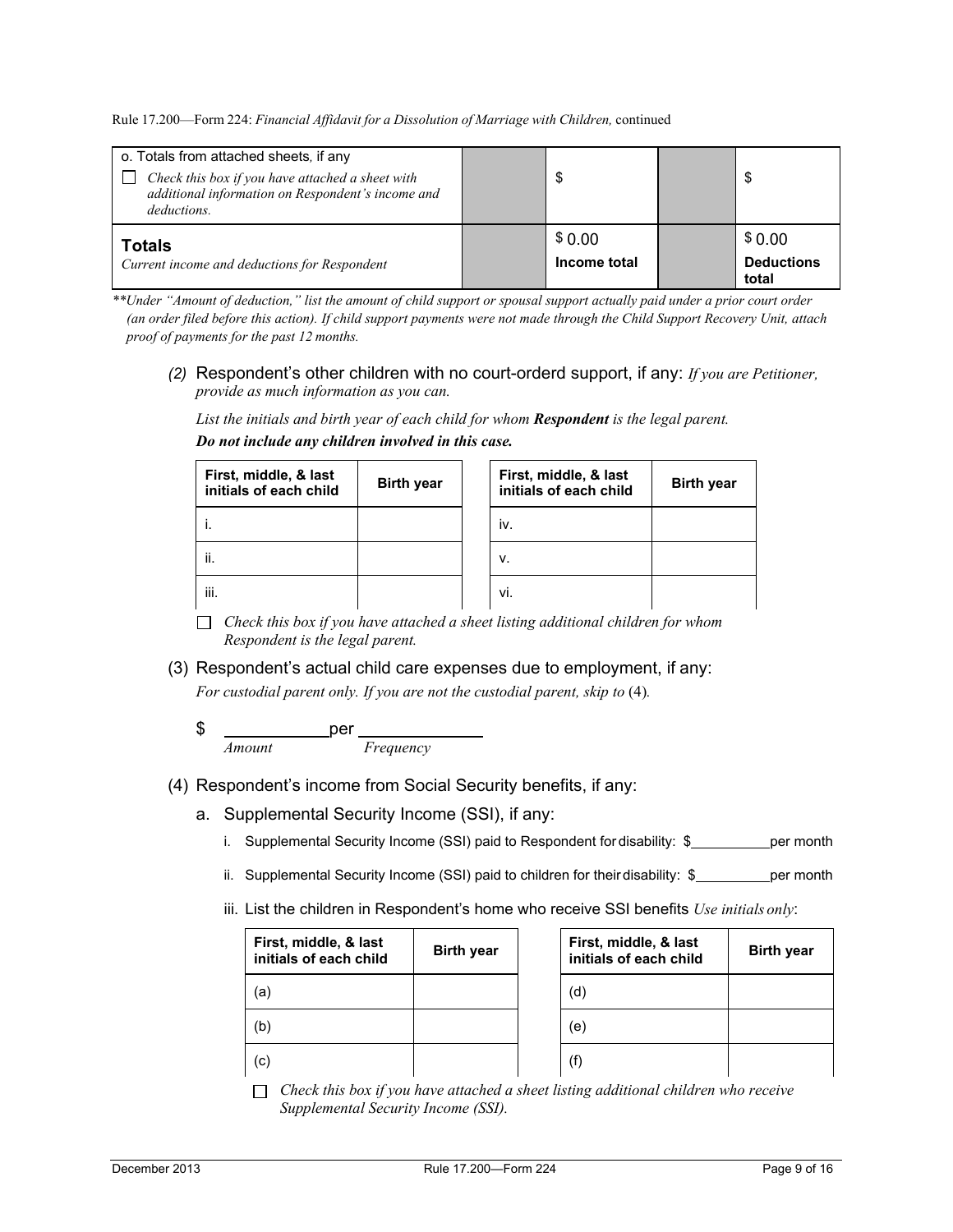- b. Social Security Disability (SSD) or Social Security Retirement (SSR), if any:
	- i. Benefit paid for Respondent  $\qquad \qquad$  \$ per month
	- ii. Benefit paid for each child in Respondent's home  $\frac{1}{2}$  per month
	- iii. Number of children receiving benefits **children** children
- c. Social Security Disability (SSD), if any:
	- i. Paid to children for their disability:  $\frac{1}{2}$   $\frac{1}{2}$   $\frac{1}{2}$  per month

ii. List the children in Respondent's home who receive SSD benefits *Use initials only*:

| First, middle, & last<br>initials of each child | <b>Birth year</b> |
|-------------------------------------------------|-------------------|
| (a)                                             |                   |
| b                                               |                   |
|                                                 |                   |

| First, middle, & last<br>initials of each child | <b>Birth year</b> |
|-------------------------------------------------|-------------------|
| (d)                                             |                   |
| (e)                                             |                   |
| (f)                                             |                   |

*Check this box if you have attached a sheet listing additional children who receive Supplemental Security Disability (SSD).*

# **4. Costs for Health Insurance, Medical Support, and Dental Care**

- *A.* Costs for Petitioner *If you are Respondent, give your best estimate for each amount.*
	- (1) Petitioner has **health insurance** available through employer.
		- a. ( ) True
		- b. ( ) False

*If you check* a, *list the frequency and cost of health insurance paid. If you check* b, *continue to* (2).

*\*How often paid? W = Weekly B = Bi-weekly (every other week) M = Monthly T = Two times a month*

| Type of employer health insurance | How often paid?*<br>W,B,M,T | Cost |
|-----------------------------------|-----------------------------|------|
| Single health insurance           |                             |      |
| Family health insurance           |                             |      |

(2) Petitioner has **health insurance** through a source other than employer.

a. ( *)* True

b. ( ) False

*If you check* a, *list the frequency and cost of health insurance paid.* 

*If you check* b, *continue to* (3).

*\*How often paid? W = Weekly B = Bi-weekly (every other week) M = Monthly T = Two times a month*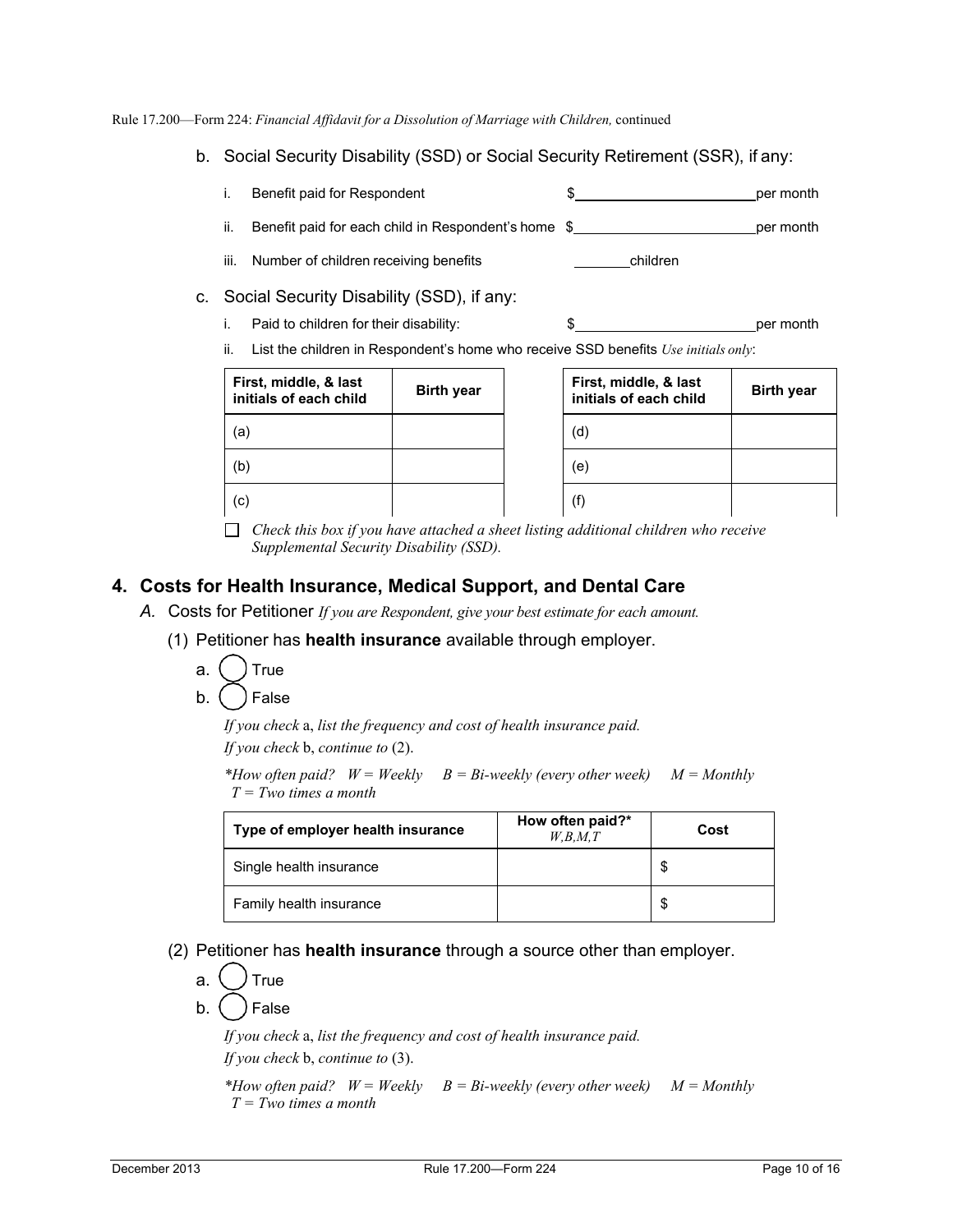| Type of other health insurance | How often paid?*<br>W,B,M,T | Cost |
|--------------------------------|-----------------------------|------|
| Single health insurance        |                             |      |
| Family health insurance        |                             |      |

# (3) Petitioner pays **medical support** for the child or children as required by court order.

a.  $($   $)$  True

b. ( ) False

*If you check* a, *list the frequency and cost of medical support paid. If you check* b, *continue to* (4).

*\*How often paid? W = Weekly B = Bi-weekly (every other week) M = Monthly T = Two times a month*

| <b>Medical support paid to</b> | How often paid?*<br>W, B, M, T | Cost |
|--------------------------------|--------------------------------|------|
|                                |                                | \$   |
|                                |                                | \$   |
|                                |                                | \$   |

(4) Petitioner has **dental insurance** available through employer.

- a.  $($  ) True
- $b.$  ( ) False

*If you check* a, *list the frequency and cost of dental insurance paid.* 

*If you check* b, *continue to* (5).

*\*How often paid? W = Weekly B = Bi-weekly (every other week) M = Monthly T = Two times a month*

| Type of employer dental insurance | How often paid?*<br>W,B,M,T | Cost |
|-----------------------------------|-----------------------------|------|
| Single dental insurance           |                             | S    |
| Family dental insurance           |                             |      |

# (5) Petitioner has **dental insurance** through a source other than employer.

a. ( ) True

b. ( ) False

*If you check* a, *list the frequency of other dental insurance paid.* 

*If you check* b, *continue to* (6).

*\*How often paid? W = Weekly B = Bi-weekly (every other week) M = Monthly T = Two times a month*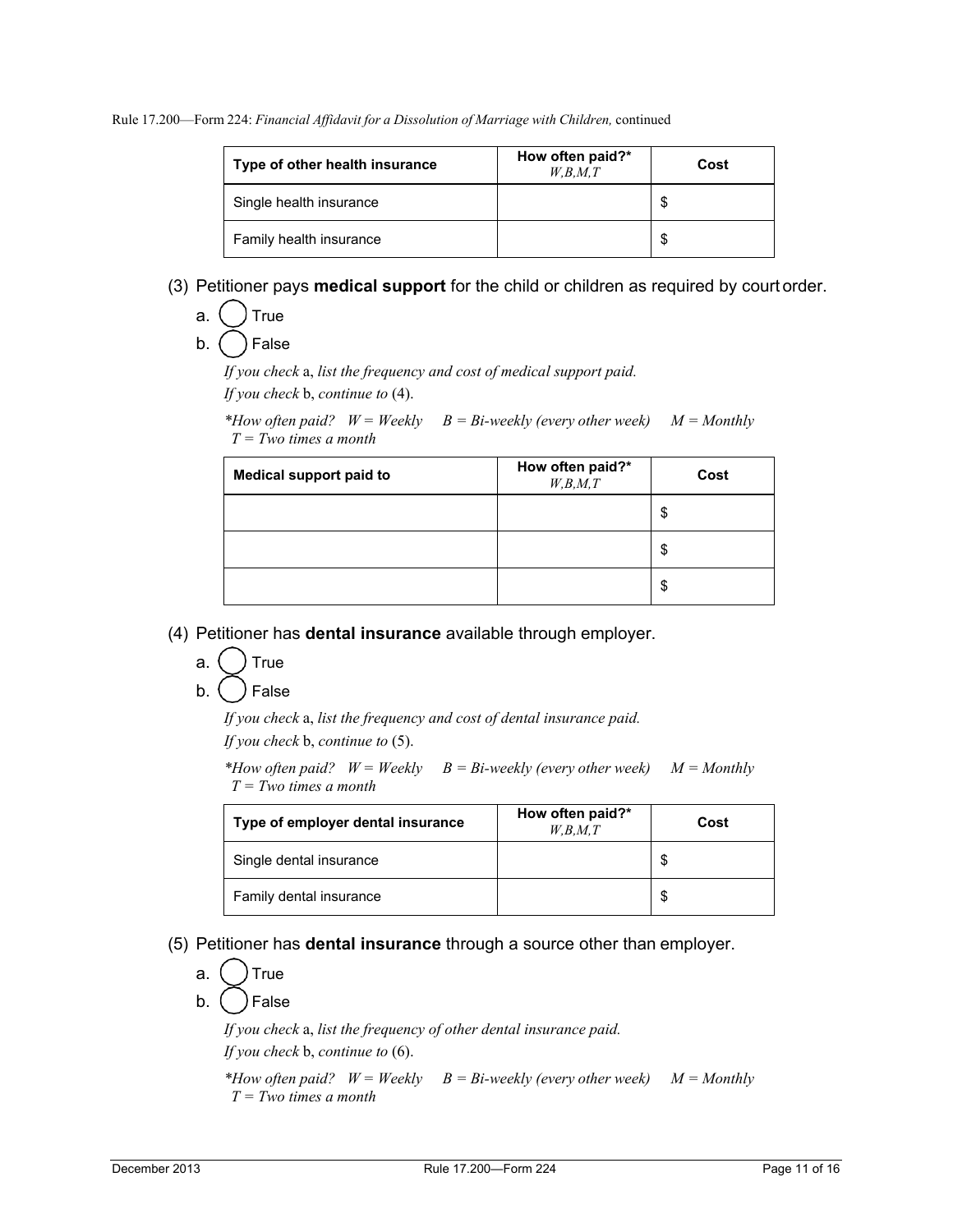| Type of other dental insurance | How often paid?*<br>W,B,M,T | Cost |
|--------------------------------|-----------------------------|------|
| Single dental insurance        |                             |      |
| Family dental insurance        |                             |      |

- (6) Petitioner pays **other medical expenses** not covered by insurance.
	- a.  $($   $)$  True
	- b. ( ) False

*If you check* a, *list the cost and frequency of other medical expenses paid that are not covered by insurance. Include all medical, dental, vision, etc. expenses as one lump sum.*

*If you check* (6)b, *continue to* 4B, *Costs for Respondent.*

*\*How often paid? W = Weekly B = Bi-weekly (every other week) M = Monthly T = Two times a month*

| How often paid?*<br>W, B, M, T | Cost |
|--------------------------------|------|
|                                | \$   |
|                                | \$   |

- *B.* Costs for Respondent *If you are Petitioner, give your best estimate for each amount.*
	- (1) Respondent has **health insurance** available through employer.
		- a. ( ) True
		- $b.$  ( ) False

*If you check* a, *list the frequency and cost of health insurance paid. If you check* b, *continue to* (2).

*\*How often paid? W = Weekly B = Bi-weekly (every other week) M = Monthly T = Two times a month*

| Type of employer health insurance | How often paid?*<br>W.B.M.T | Cost |
|-----------------------------------|-----------------------------|------|
| Single health insurance           |                             |      |
| Family health insurance           |                             |      |

(2) Respondent has **health insurance** through a source other than employer.

a.  $\langle \rangle$  True

b. ( ) False

*If you check* a, *list the frequency and cost of health insurance paid.* 

*If you check* b, *continue to* (3).

```
*How often paid? W = Weekly B = Bi-weekly (every other week) M = Monthly 
T = Two times a month
```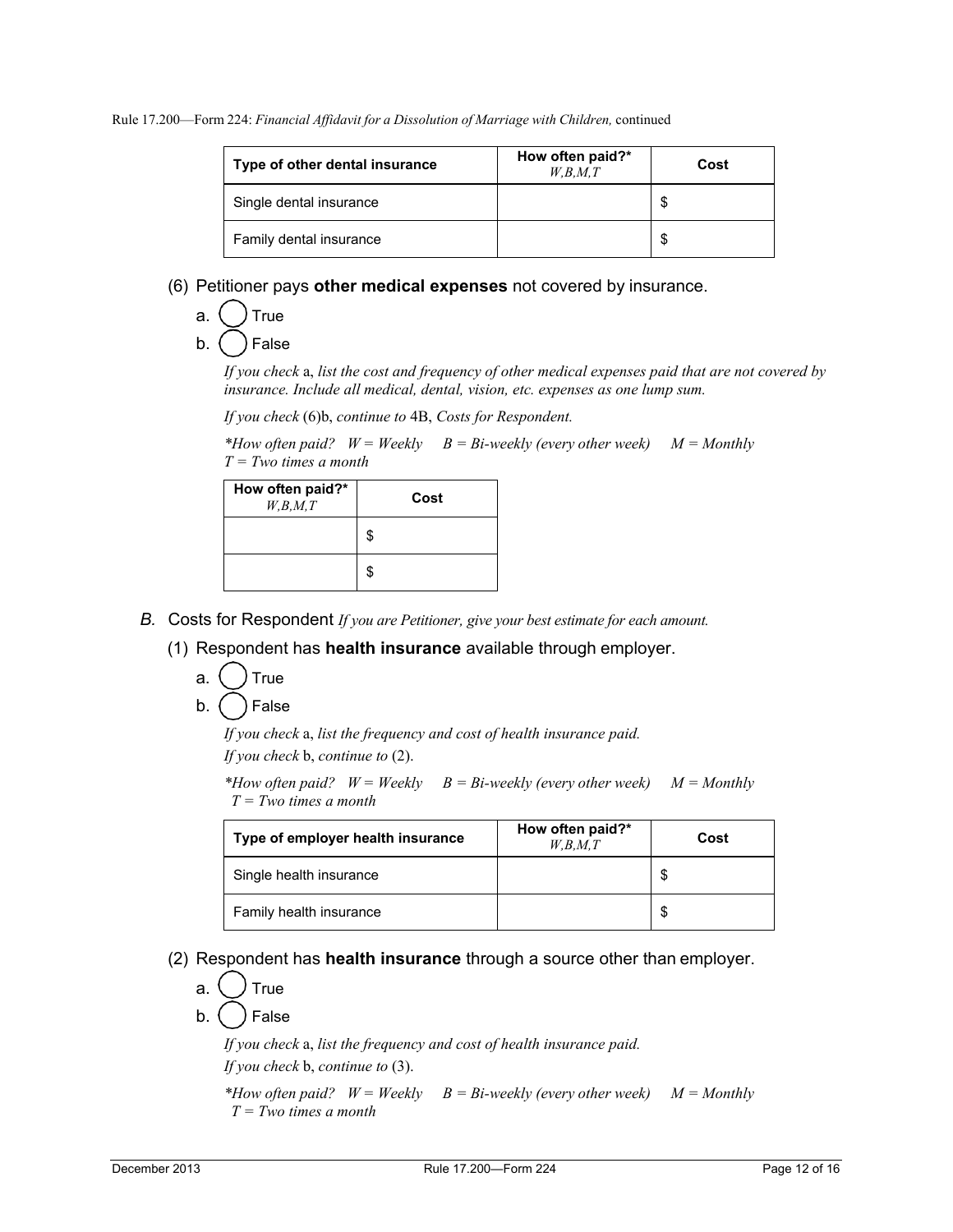| Type of other health insurance | How often paid?*<br>W,B,M,T | Cost |
|--------------------------------|-----------------------------|------|
| Single health insurance        |                             |      |
| Family health insurance        |                             |      |

(3) Respondent pays **medical support** for the child or children as required by court order.

a.  $($   $)$  True

 $b.$   $($   $)$  False

*If you check* a, *list the frequency and cost of medical support paid. If you check* b, *continue to* (4).

*\*How often paid? W = Weekly B = Bi-weekly (every other week) M = Monthly T = Two times a month*

| <b>Medical support paid to</b> | How often paid?*<br>W, B, M, T | Cost |
|--------------------------------|--------------------------------|------|
|                                |                                | \$   |
|                                |                                | \$   |
|                                |                                | \$   |

- (4) Respondent has **dental insurance** available through employer.
	- a. ( ) True
	- b. ( ) False

*If you check* a, *list the frequency and cost of dental insurance paid. If you check* b, *continue to* (5).

*\*How often paid? W = Weekly B = Bi-weekly (every other week) M = Monthly T = Two times a month*

| Type of employer dental insurance | How often paid?*<br>W,B,M,T | Cost |
|-----------------------------------|-----------------------------|------|
| Single dental insurance           |                             |      |
| Family dental insurance           |                             |      |

(5) Respondent has **dental insurance** through a source other than employer.

$$
a. \bigcup \mathsf{True}
$$

b.  $\binom{ }{ }$  False

*If you check* a, *list the frequency of other dental insurance paid. If you check* (5)b, *continue to* (6).

*\*How often paid? W = Weekly B = Bi-weekly (every other week) M = Monthly T = Two times a month*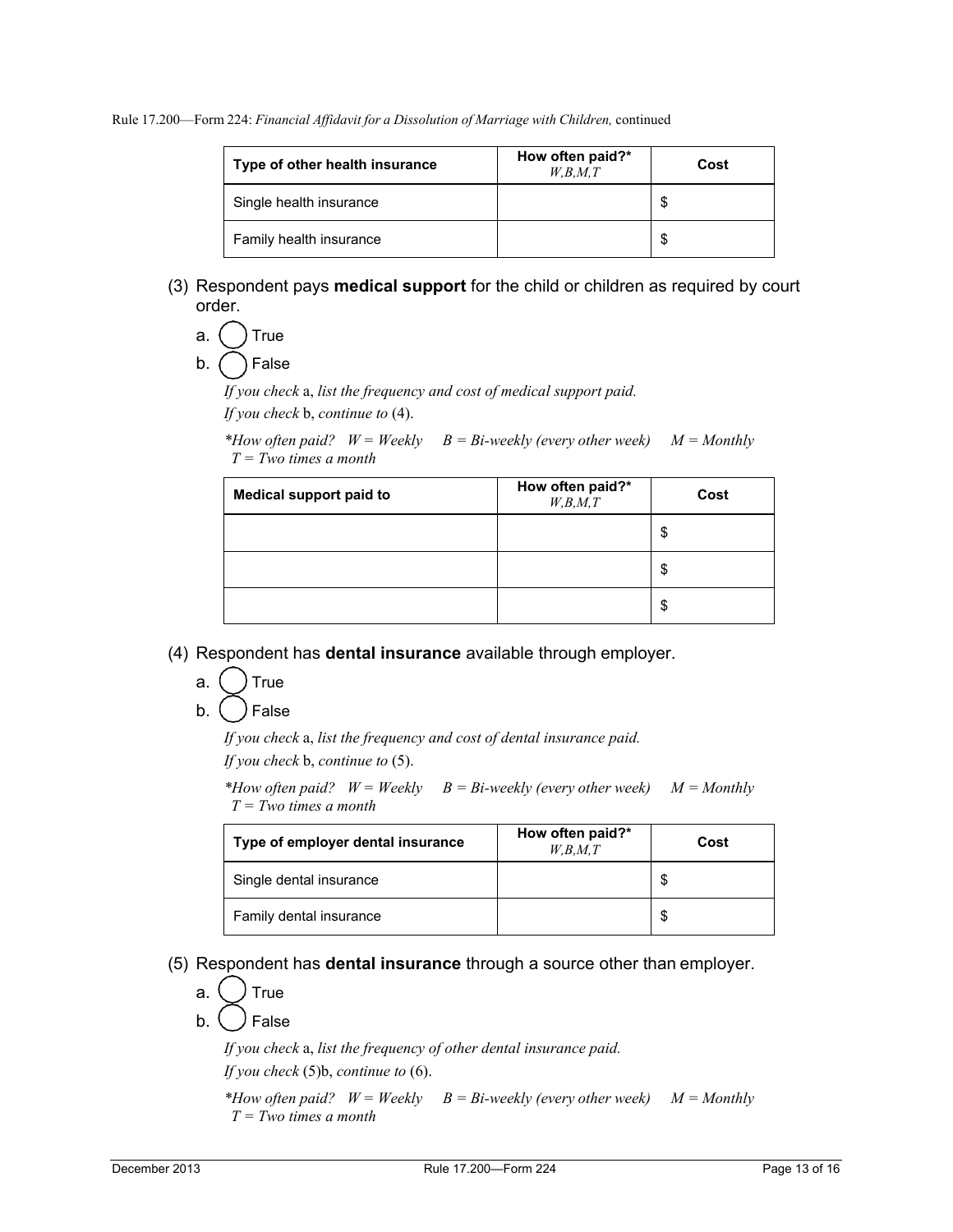| Type of other dental insurance | How often paid?*<br>W,B,M,T | Cost |
|--------------------------------|-----------------------------|------|
| Single dental insurance        |                             |      |
| Family dental insurance        |                             |      |

# (6) Respondent pays **other medical expenses** not covered by insurance.

| I rue<br>a |  |  |
|------------|--|--|
|------------|--|--|

 $b.$   $($   $)$  False

*If you check* a, *list the cost and frequency of other medical expenses paid that are not covered by insurance. Include all medical, dental, vision, etc. expenses as one lump sum.*

*If you check* (6)b, *continue to* 5*, Expenses.*

*\*How often paid? W = Weekly B = Bi-weekly (every other week) M = Monthly T = Two times a month*

| How often paid?*<br>W,B,M,T | Cost |  |  |
|-----------------------------|------|--|--|
|                             | \$   |  |  |
|                             | \$   |  |  |

# **5. Expenses**

A. Living arrangements

*Check one*

 $(1)$   $\binom{1}{1}$  My spouse and I live in the same home.

 $(2)$  My spouse and I do not live in the same home.

# B. My expenses

*Note: You must complete this section if you or your spouse want spousal support (alimony).*

*\*How often paid?: W = Weekly B = Bi-weekly (every other week) M = Monthly T = Two times a month A = Annually*

| Type of expense                                                                | Paid to | How often<br>paid?*<br>W,B,M,T,A | <b>Monthly</b><br>payment |
|--------------------------------------------------------------------------------|---------|----------------------------------|---------------------------|
| (1) House payment or rent                                                      |         |                                  | \$                        |
| $(2)$ Food<br>At home & restaurants                                            |         |                                  | \$                        |
| (3) Transportation $(gas, bus \, fare)$<br>Not car loan payments $-$ see (12). |         |                                  | \$                        |
| (4) Clothing                                                                   |         |                                  | \$                        |
| (5) Medical, dental<br>Not health insurance payments $-$<br>see (10).          |         |                                  | \$                        |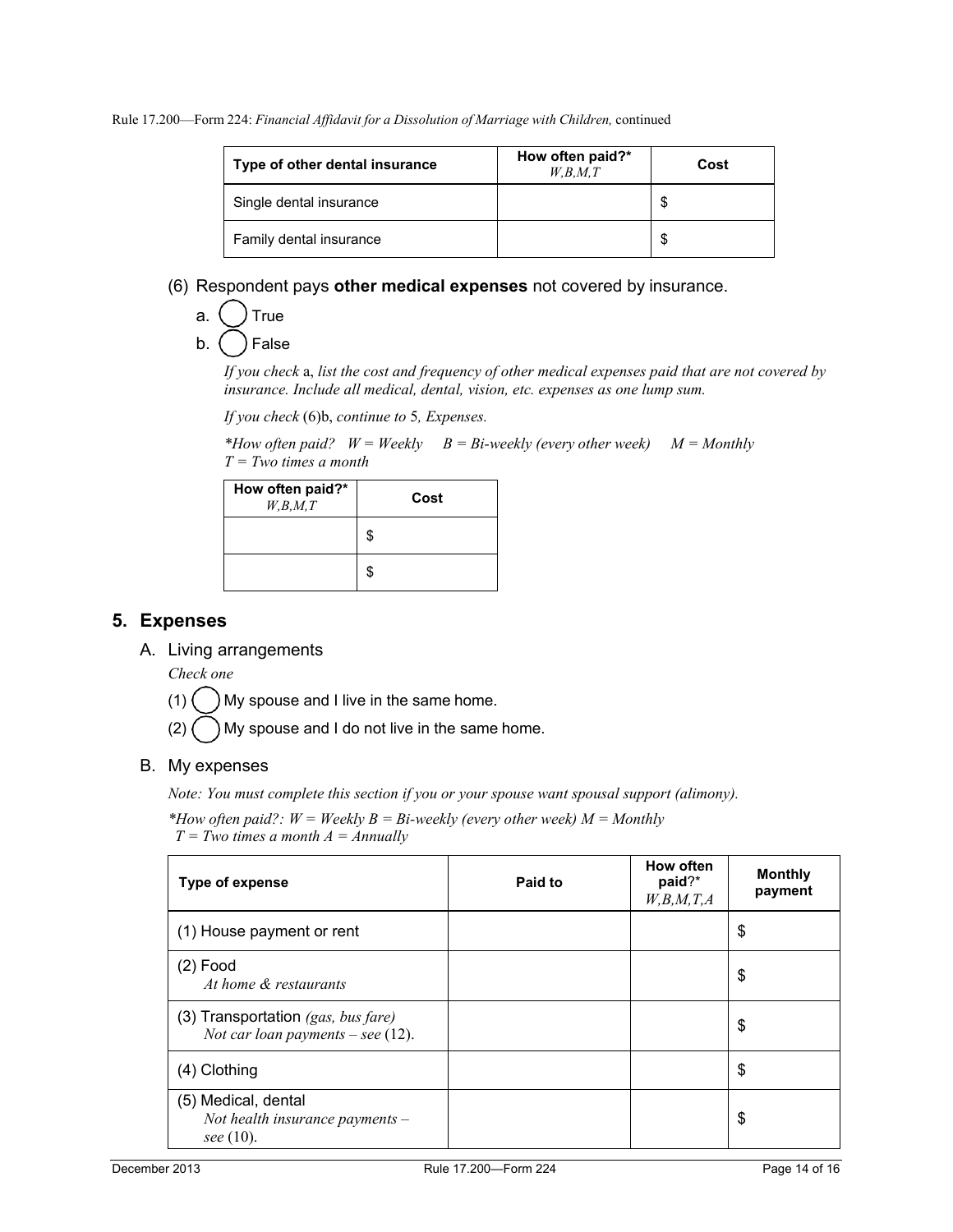|  | Rule 17.200—Form 224: Financial Affidavit for a Dissolution of Marriage with Children, continued |
|--|--------------------------------------------------------------------------------------------------|
|--|--------------------------------------------------------------------------------------------------|

| (6) Utilities (gas, electric)                                                                                                            | \$     |
|------------------------------------------------------------------------------------------------------------------------------------------|--------|
| (7) Phone                                                                                                                                | \$     |
| (8) Cable / satellite television /<br>internet                                                                                           | \$     |
| (9) Car insurance payment                                                                                                                | \$     |
| (10) Health insurance payment                                                                                                            | \$     |
| (11) Credit card payments                                                                                                                | \$     |
| (12) Car loan payments                                                                                                                   | \$     |
| (13) Other loan payments                                                                                                                 | \$     |
| (14) Other expense<br>Identify:                                                                                                          | \$     |
| (15) Other expense<br>Identify:                                                                                                          | \$     |
| (16) Other expense<br>Identify:                                                                                                          | \$     |
| (17) Totals from attached sheets, if any<br>Check this box if you have attached a sheet with<br>additional information on your expenses. | \$     |
| <b>Total expenses</b>                                                                                                                    | \$0.00 |

# *Continued on next page*